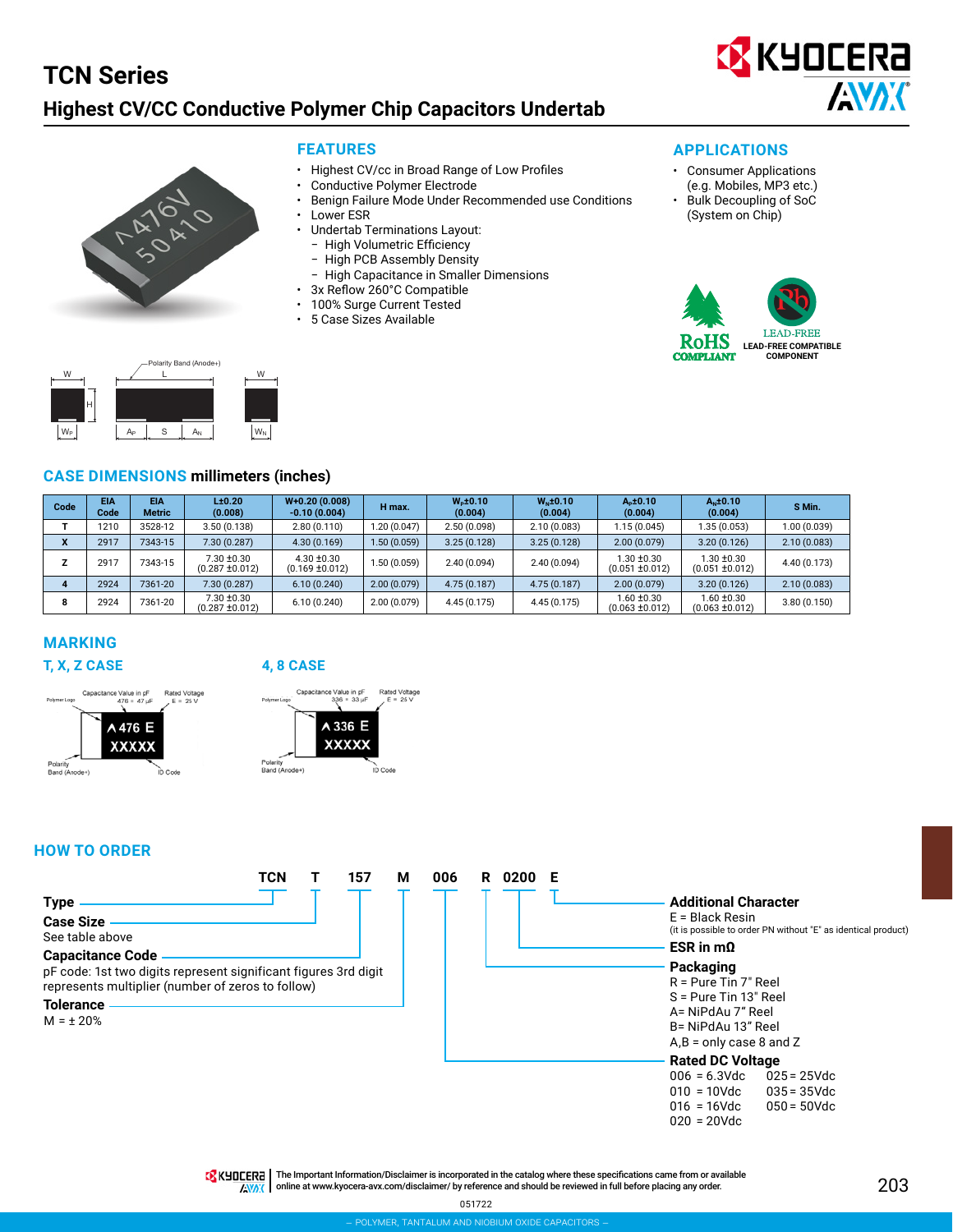

#### **TECHNICAL SPECIFICATIONS**

| Technical Data:          |                | All technical data relate to an ambient temperature of +25°C |                   |    |    |    |    |    |  |  |  |
|--------------------------|----------------|--------------------------------------------------------------|-------------------|----|----|----|----|----|--|--|--|
| Capacitance Range:       |                |                                                              | 4.7 µF to 1500 µF |    |    |    |    |    |  |  |  |
| Capacitance Tolerance:   |                | ±20%                                                         |                   |    |    |    |    |    |  |  |  |
| Leakage Current DCL:     |                | 0.1CV                                                        |                   |    |    |    |    |    |  |  |  |
| Rated Voltage DC $(V_R)$ | $\leq$ +85°C:  | 6.3                                                          | 10                | 16 | 20 | 25 | 35 | 50 |  |  |  |
| Category Voltage $(V_c)$ | $\leq$ +105°C: | 5                                                            |                   | 13 | 16 | 20 | 28 | 40 |  |  |  |
| Surge Voltage $(V_s)$    | $\leq$ +85°C:  | 8                                                            | 13                | 21 | 26 | 33 | 46 | 65 |  |  |  |
| Surge Voltage $(V_s)$    | $\leq$ +105°C: | 6                                                            | 10                | 16 | 20 | 25 | 35 | 50 |  |  |  |
| Temperature Range:       |                | $-55^{\circ}$ C to $+105^{\circ}$ C                          |                   |    |    |    |    |    |  |  |  |

NOTE: Conductive Polymer Capacitors are designed to operate within the limits of the environmental conditions specified for each series. If operated continuously at their maximum temperature and / or humidity limit, or beyond these limits, capacitors may exhibit a parametric shift in capacitance and increases in ESR. These changes may occur earlier if the specified environmental conditions are exceeded. Similarly, their normal operational time period will be significantly extended if their general duty cycle includes operation below maximum temperature within humidity controlled environments. Careful attention should be paid to maximum temperature with associated high humidity environments as well as voltage derating, ripple current and current surges. Please reference the KYOCERA AVX Conductive Polymer Capacitor Guidelines for more information or contact factory for application assistance.

#### **CAPACITANCE AND RATED VOLTAGE RANGE (LETTER DENOTES CASE SIZE)**

| <b>Capacitance</b> |      | Rated Voltage DC to 85°C / 0.66DC to 105°C |        |           |        |             |                  |         |  |  |  |  |  |
|--------------------|------|--------------------------------------------|--------|-----------|--------|-------------|------------------|---------|--|--|--|--|--|
| μF                 | Code | 6.3V(J)                                    | 10V(A) | 16V(C)    | 20V(D) | 25V (E)     | 35V (V)          | 50V (T) |  |  |  |  |  |
| 4.7                | 475  |                                            |        |           |        |             | T(200)           |         |  |  |  |  |  |
| 10                 | 106  |                                            |        |           |        |             | T(1)<br>50, 200) |         |  |  |  |  |  |
| 22                 | 226  |                                            |        |           |        | T(200)      |                  |         |  |  |  |  |  |
| 33                 | 336  |                                            |        | T(200)    |        |             |                  | 4(200)  |  |  |  |  |  |
| 47                 | 476  |                                            |        | T(150)    |        | X(100)      | X(150)/Z(150)    |         |  |  |  |  |  |
| 100                | 107  |                                            |        |           | Z(100) | 4(100)      | 4(100)/8(100)    |         |  |  |  |  |  |
| 150                | 157  | T(200)                                     |        | X(100)    |        | 4(70)/8(70) |                  |         |  |  |  |  |  |
| 220                | 227  |                                            |        | 4(70)     | 4(100) | 4(100)      |                  |         |  |  |  |  |  |
| 330                | 337  |                                            |        | 4(70)     | 4(100) |             |                  |         |  |  |  |  |  |
| 470                | 477  | X(50)                                      |        | 4(70,100) |        |             |                  |         |  |  |  |  |  |
| 680                | 687  |                                            | 4(70)  |           |        |             |                  |         |  |  |  |  |  |
| 1000               | 108  | 4(55)                                      |        |           |        |             |                  |         |  |  |  |  |  |
| 1500               | 158  | 4(55)                                      |        |           |        |             |                  |         |  |  |  |  |  |

Released ratings, (ESR ratings in mOhms in parentheses)

Engineering Samples - Please Contact KY

Note: Voltage ratings are minimum values. KYOCERA AVX reserves the right to supply higher voltage ratings in the same case size, to the same reliability standards.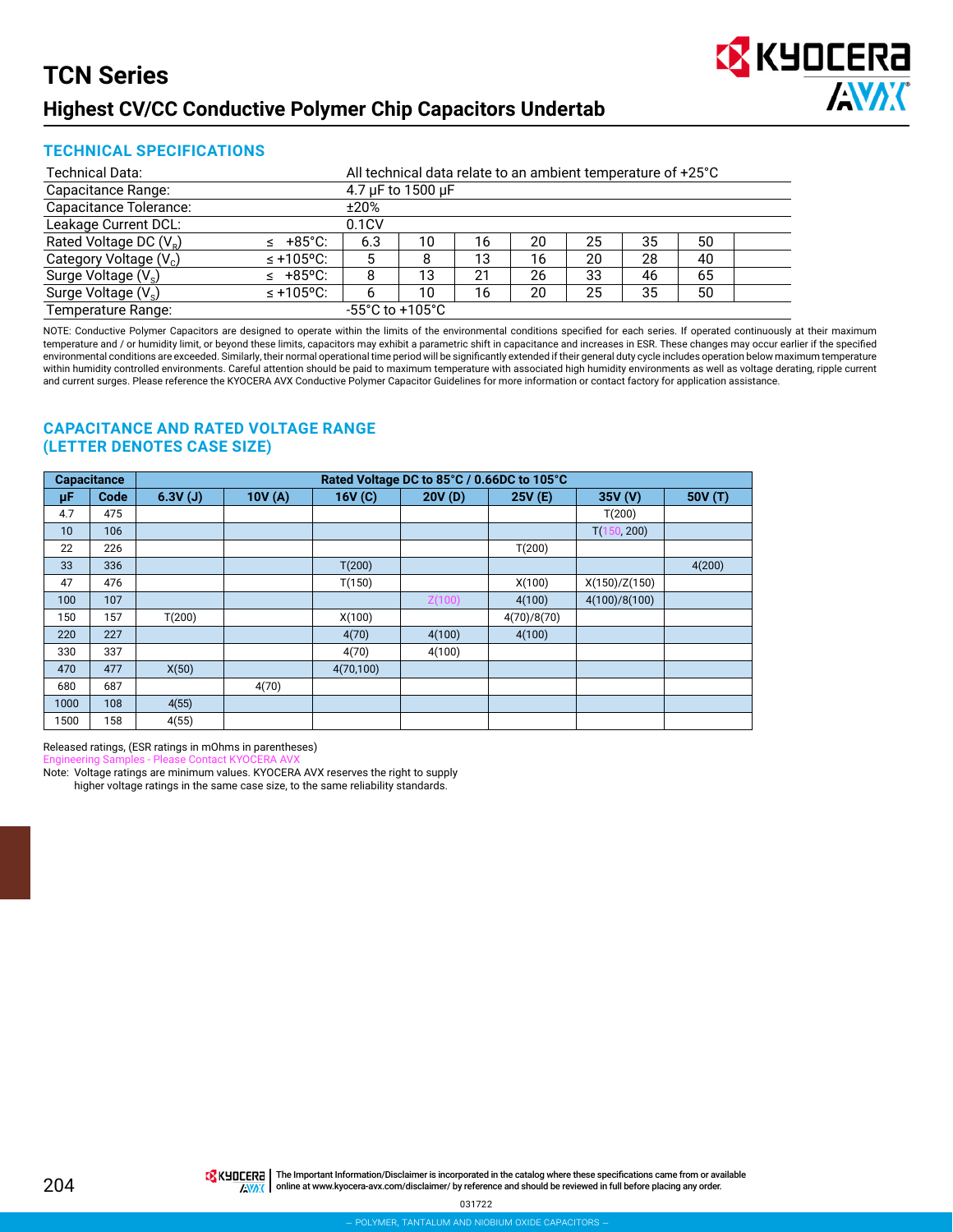

#### **RATINGS & PART NUMBER REFERENCE**

| <b>Part Number</b> | Case<br><b>Size</b> | <b>Capacitance</b><br>$(\mu F)$ | Rated<br><b>Voltage</b> | <b>Maximum</b><br><b>Operating</b><br><b>Temperature</b> | <b>DCL</b><br>Max. | DF.<br>Max.     | <b>ESR Max.</b><br>@100kHz |                | 100kHz RMS Current (mA) |                          | <b>Product</b>                                                                                                                                                                                                                                                                                                                            | <b>MSL</b>             |  |  |  |  |  |  |  |
|--------------------|---------------------|---------------------------------|-------------------------|----------------------------------------------------------|--------------------|-----------------|----------------------------|----------------|-------------------------|--------------------------|-------------------------------------------------------------------------------------------------------------------------------------------------------------------------------------------------------------------------------------------------------------------------------------------------------------------------------------------|------------------------|--|--|--|--|--|--|--|
|                    |                     |                                 | (V)                     | (°C)                                                     | $(\mu A)$          | (%)             | $(m\Omega)$                | $45^{\circ}$ C | 85°C                    | 105°C                    | <b>Category</b><br>3<br>5<br>$\overline{5}$<br>5<br>3<br>3<br>$\overline{3}$<br>3<br>$\overline{2}$<br>3<br>3<br>$\overline{3}$<br>3<br>5<br>$\overline{3}$<br>3<br>$\overline{2}$<br>$\overline{2}$<br>$\overline{2}$<br>$\overline{2}$<br>$\overline{3}$<br>3<br>$\overline{3}$<br>3<br>3<br>3<br>$\overline{2}$<br>$\overline{2}$<br>5 |                        |  |  |  |  |  |  |  |
|                    |                     |                                 |                         |                                                          | 6.3 Volt @ 85°C    |                 |                            |                |                         |                          |                                                                                                                                                                                                                                                                                                                                           |                        |  |  |  |  |  |  |  |
| TCNT157M006#0200E  | T                   | 150                             | 6.3                     | 105                                                      | 90                 | 10              | 200                        | 700            | 500                     | 300                      |                                                                                                                                                                                                                                                                                                                                           | $\overline{4}$         |  |  |  |  |  |  |  |
| TCNX477M006#0050E  | X                   | 470                             | 6.3                     | 85                                                       | 282                | 10              | 50                         | 1900           | 1300                    | $\overline{\phantom{a}}$ |                                                                                                                                                                                                                                                                                                                                           | 5                      |  |  |  |  |  |  |  |
| TCN4108M006#0055E  | $\overline{4}$      | 1000                            | 6.3                     | 85                                                       | 600                | $\overline{20}$ | $\overline{55}$            | 1860           | 1302                    | $\overline{\phantom{0}}$ |                                                                                                                                                                                                                                                                                                                                           | $\overline{4}$         |  |  |  |  |  |  |  |
| TCN4158M006#0055E  | $\overline{4}$      | 1500                            | 6.3                     | $\overline{85}$                                          | 900                | $\overline{20}$ | $\overline{55}$            | 1860           | 1302                    | -                        |                                                                                                                                                                                                                                                                                                                                           | 4                      |  |  |  |  |  |  |  |
|                    |                     |                                 |                         |                                                          | 10 Volt @ 85°C     |                 |                            |                |                         |                          |                                                                                                                                                                                                                                                                                                                                           |                        |  |  |  |  |  |  |  |
| TCN4687M010#0070E  | 4                   | 680                             | 10                      | 105                                                      | 680                | 20              | 70                         | 1650           | 1155                    | 660                      |                                                                                                                                                                                                                                                                                                                                           | 4                      |  |  |  |  |  |  |  |
|                    |                     |                                 |                         |                                                          | 16 Volt @ 85°C     |                 |                            |                |                         |                          |                                                                                                                                                                                                                                                                                                                                           |                        |  |  |  |  |  |  |  |
| TCNT336M016#0200E  | T                   | 33                              | 16                      | 105                                                      | 52.8               | 6               | 200                        | 700            | 500                     | 300                      |                                                                                                                                                                                                                                                                                                                                           | 4                      |  |  |  |  |  |  |  |
| TCNT476M016#0150E  | T.                  | 47                              | $\overline{16}$         | 105                                                      | 75.2               | 6               | 150                        | 800            | 600                     | 400                      |                                                                                                                                                                                                                                                                                                                                           | $\overline{4}$         |  |  |  |  |  |  |  |
| TCNX157M016#0100E  | X                   | 150                             | 16                      | 105                                                      | 240                | 6               | 100                        | 1300           | 900                     | 600                      |                                                                                                                                                                                                                                                                                                                                           | 4                      |  |  |  |  |  |  |  |
| TCN4227M016#0070E  | $\overline{4}$      | 220                             | $\overline{16}$         | 105                                                      | 352                | 20              | 70                         | 1650           | 1155                    | 660                      |                                                                                                                                                                                                                                                                                                                                           | $\overline{4}$         |  |  |  |  |  |  |  |
| TCN4337M016#0070E  | $\overline{4}$      | 330                             | $\overline{16}$         | 105                                                      | 528                | $\overline{20}$ | $\overline{70}$            | 1650           | 1155                    | 660                      |                                                                                                                                                                                                                                                                                                                                           | 4                      |  |  |  |  |  |  |  |
| TCN4477M016#0070E  | $\overline{A}$      | 470                             | 16                      | 105                                                      | 752                | 20              | 70                         | 1650           | 1155                    | 660                      |                                                                                                                                                                                                                                                                                                                                           | $\overline{4}$         |  |  |  |  |  |  |  |
| TCN4477M016#0100E  | 4                   | 470                             | 16                      | 105                                                      | 752                | $\overline{20}$ | 100                        | 1380           | 966                     | 552                      |                                                                                                                                                                                                                                                                                                                                           | 4                      |  |  |  |  |  |  |  |
|                    |                     |                                 |                         |                                                          | 20 Volt @ 85°C     |                 |                            |                |                         |                          |                                                                                                                                                                                                                                                                                                                                           |                        |  |  |  |  |  |  |  |
| TCNZ107M020#0100E  |                     | 100                             | 20                      | 105                                                      | 200                | 8               | 100                        | 1300           | 900                     | 600                      |                                                                                                                                                                                                                                                                                                                                           | $\overline{4}$         |  |  |  |  |  |  |  |
| TCN4227M020#0100E  | $\overline{4}$      | 220                             | 20                      | 85                                                       | 440                | 10              | 100                        | 1380           | 966                     | $\qquad \qquad -$        |                                                                                                                                                                                                                                                                                                                                           | $\overline{4}$         |  |  |  |  |  |  |  |
| TCN4337M020#0100E  | $\overline{4}$      | 330                             | 20                      | 105                                                      | 660                | 20              | 100                        | 1380           | 966                     | 552                      |                                                                                                                                                                                                                                                                                                                                           | $\overline{4}$         |  |  |  |  |  |  |  |
|                    |                     |                                 |                         |                                                          | 25 Volt @ 85°C     |                 |                            |                |                         |                          |                                                                                                                                                                                                                                                                                                                                           |                        |  |  |  |  |  |  |  |
| TCNT226M025#0200E  | T.                  | 22                              | 25                      | 105                                                      | 55                 | 6               | 200                        | 700            | 500                     | 300                      |                                                                                                                                                                                                                                                                                                                                           | 4                      |  |  |  |  |  |  |  |
| TCNX476M025#0100E  | $\mathsf{x}$        | 47                              | 25                      | $\frac{105}{2}$                                          | 117.5              | 6               | 100                        | 1300           | 900                     | 600                      |                                                                                                                                                                                                                                                                                                                                           | 5                      |  |  |  |  |  |  |  |
| TCN4107M025#0100E  | $\overline{4}$      | 100                             | 25                      | 105                                                      | 250                | 6               | 100                        | 1380           | 966                     | 552                      |                                                                                                                                                                                                                                                                                                                                           | 4                      |  |  |  |  |  |  |  |
| TCN4157M025#0070E  | $\overline{4}$      | 150                             | $\overline{25}$         | 105                                                      | 375                | 6               | 70                         | 1650           | 1155                    | 660                      |                                                                                                                                                                                                                                                                                                                                           | $\overline{4}$         |  |  |  |  |  |  |  |
| TCN8157M025#0070E  | 8                   | 150                             | 25                      | 105                                                      | 375                | 8               | 70                         | 1650           | 1155                    | 660                      |                                                                                                                                                                                                                                                                                                                                           | 3                      |  |  |  |  |  |  |  |
| TCN4227M025#0100E  | $\overline{A}$      | 220                             | 25                      | 105                                                      | 550                | 10              | 100                        | 1380           | 966                     | 552                      |                                                                                                                                                                                                                                                                                                                                           | $\overline{4}$         |  |  |  |  |  |  |  |
|                    |                     |                                 |                         |                                                          | 35 Volt @ 85°C     |                 |                            |                |                         |                          |                                                                                                                                                                                                                                                                                                                                           |                        |  |  |  |  |  |  |  |
| TCNT475M035#0200E  | T                   | 4.7                             | $\overline{35}$         | 105                                                      | 16.5               | 10              | $\overline{200}$           | 700            | 500                     | 300                      |                                                                                                                                                                                                                                                                                                                                           | $\overline{4}$         |  |  |  |  |  |  |  |
|                    |                     | 10                              | 35                      | 105                                                      | 35                 | 10              | 150                        | 800            | 600                     | 400                      |                                                                                                                                                                                                                                                                                                                                           | $\boldsymbol{\Lambda}$ |  |  |  |  |  |  |  |
| TCNT106M035#0200E  | T.                  | 10                              | 35                      | 105                                                      | 35                 | 10              | 200                        | 700            | 500                     | 300                      |                                                                                                                                                                                                                                                                                                                                           | $\overline{4}$         |  |  |  |  |  |  |  |
| TCNX476M035#0150E  | X                   | 47                              | 35                      | 105                                                      | 165                | 10              | 150                        | 1100           | 800                     | 500                      |                                                                                                                                                                                                                                                                                                                                           | 4                      |  |  |  |  |  |  |  |
| TCNZ476M035#0150E  | Z                   | 47                              | 35                      | 105                                                      | 165                | 10              | 150                        | 1100           | 800                     | 500                      |                                                                                                                                                                                                                                                                                                                                           | $\overline{4}$         |  |  |  |  |  |  |  |
| TCN4107M035#0100E  | $\overline{4}$      | 100                             | $\overline{35}$         | 105                                                      | 350                | 10              | 100                        | 1380           | 966                     | 552                      |                                                                                                                                                                                                                                                                                                                                           | 3                      |  |  |  |  |  |  |  |
| TCN8107M035#0100E  | 8                   | 100                             | $\overline{35}$         | 105                                                      | 350                | $\overline{10}$ | 100                        | 1380           | 966                     | 552                      |                                                                                                                                                                                                                                                                                                                                           | $\overline{3}$         |  |  |  |  |  |  |  |
|                    |                     |                                 |                         |                                                          | 50 Volt @ 85°C     |                 |                            |                |                         |                          |                                                                                                                                                                                                                                                                                                                                           |                        |  |  |  |  |  |  |  |
| TCN4336M050#0200E  | 4                   | 33                              | 50                      | 85                                                       | 165                | 12              | 200                        | 970            | 679                     | ×.                       |                                                                                                                                                                                                                                                                                                                                           | 3                      |  |  |  |  |  |  |  |

Moisture Sensitivity Level (MSL) is defined according to J-STD-020. All technical data relates to an ambient temperature of +25ºC. Capacitance and DF are measured at 120Hz, 0.5RMS with DC bias of 2.2 volts. DCL is measured at rated voltage after 5 minutes. ESR allowed to move up to 1.25 times catalog limit post mounting. For typical weight and composition see page 259.

NOTE: KYOCERA AVX reserves the right to supply higher voltage ratings in the same case size to the same reliability standards.

#### **RECOMMENDED DERATING FACTOR**

Voltage and temperature derating as percentage of Vr



THE Important Information/Disclaimer is incorporated in the catalog where these specifications came from or available **AVAX** online at [www.kyocera-avx.com/disclaimer/](http://www.avx.com/disclaimer/) by reference and should be reviewed in full before placing any order.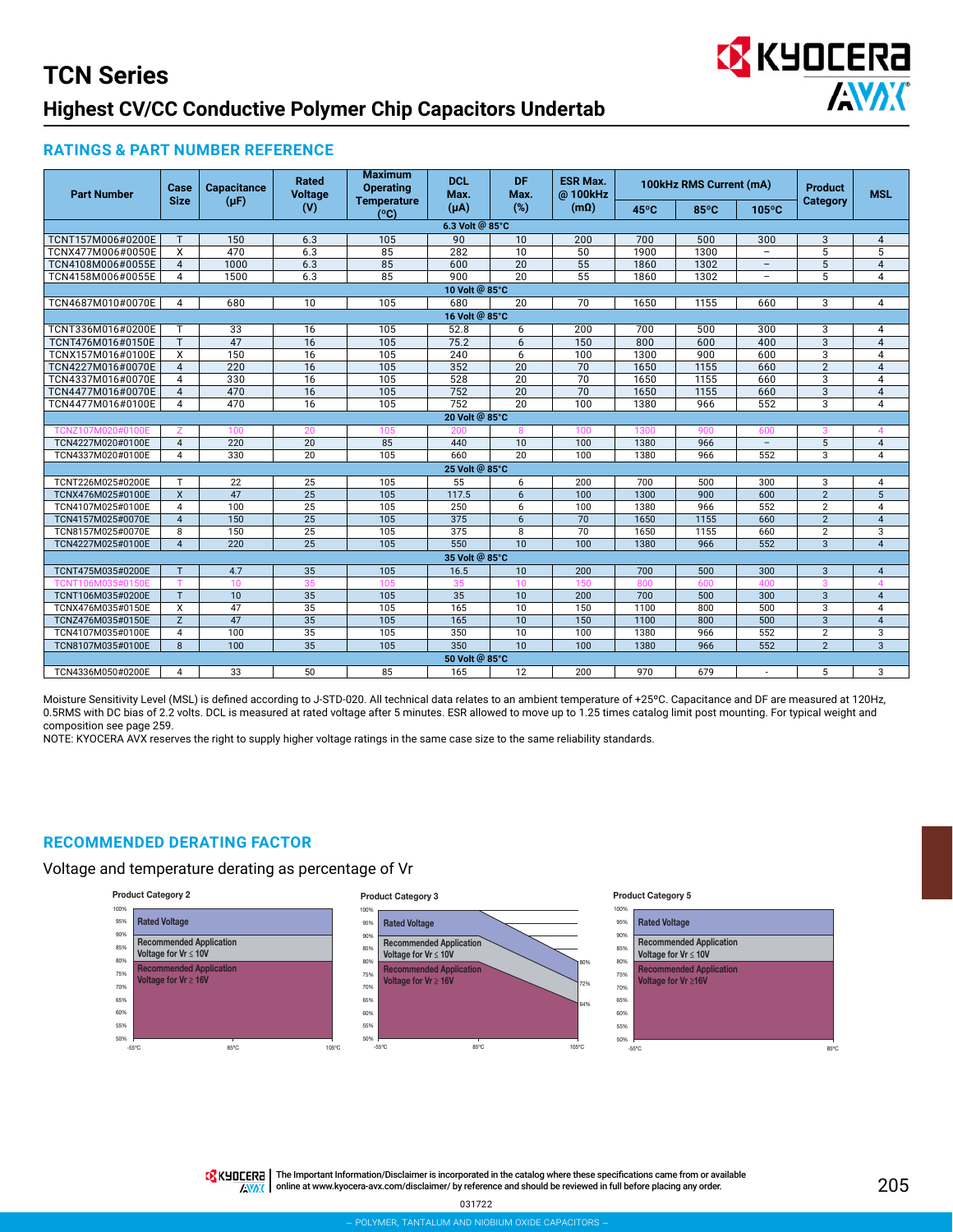

#### **PRODUCT CATEGORY 2, 3 (TEMPERATURE RANGE -55°C TO +105°C)**

| <b>TEST</b>                                                                                                                                                                                                                                                                                                                                                                                                                                                                                                                                                                                                                                                                                                                                                                                                                                                                                                                                                                                                                       |                                                                                                                                                                                                                                                                                                                                                                                   | <b>Condition</b>                                                                                                                                                                                                                                                                                                                                                                                                                                                                                   |                                                                                                                                                                                                                                                                                                                                                                                                                                                                                                                                                                                                                             |                      |                                                                                                                                             | <b>Characteristics</b><br>$-55^{\circ}$ C<br>$+85^{\circ}$ C<br>$+20^{\circ}$ C<br>$+105$ °C<br>IL*<br>IL*<br>$10 \times 1$ L*<br>$12.5 \times \mathrm{IL}^*$<br>IL*<br>n/a<br>$+0/-20%$<br>±5%<br>$+30/-0%$<br>+20/-0%<br>±5%<br>n/a<br>IL*<br>IL*<br>$IL*$<br>$1.5 \times 1$ L*<br>$1.5 \times 1$ L*<br>$2 \times 11^*$ |  |  |  |  |  |  |
|-----------------------------------------------------------------------------------------------------------------------------------------------------------------------------------------------------------------------------------------------------------------------------------------------------------------------------------------------------------------------------------------------------------------------------------------------------------------------------------------------------------------------------------------------------------------------------------------------------------------------------------------------------------------------------------------------------------------------------------------------------------------------------------------------------------------------------------------------------------------------------------------------------------------------------------------------------------------------------------------------------------------------------------|-----------------------------------------------------------------------------------------------------------------------------------------------------------------------------------------------------------------------------------------------------------------------------------------------------------------------------------------------------------------------------------|----------------------------------------------------------------------------------------------------------------------------------------------------------------------------------------------------------------------------------------------------------------------------------------------------------------------------------------------------------------------------------------------------------------------------------------------------------------------------------------------------|-----------------------------------------------------------------------------------------------------------------------------------------------------------------------------------------------------------------------------------------------------------------------------------------------------------------------------------------------------------------------------------------------------------------------------------------------------------------------------------------------------------------------------------------------------------------------------------------------------------------------------|----------------------|---------------------------------------------------------------------------------------------------------------------------------------------|---------------------------------------------------------------------------------------------------------------------------------------------------------------------------------------------------------------------------------------------------------------------------------------------------------------------------|--|--|--|--|--|--|
|                                                                                                                                                                                                                                                                                                                                                                                                                                                                                                                                                                                                                                                                                                                                                                                                                                                                                                                                                                                                                                   |                                                                                                                                                                                                                                                                                                                                                                                   |                                                                                                                                                                                                                                                                                                                                                                                                                                                                                                    |                                                                                                                                                                                                                                                                                                                                                                                                                                                                                                                                                                                                                             | Visual examination   |                                                                                                                                             |                                                                                                                                                                                                                                                                                                                           |  |  |  |  |  |  |
| Apply rated voltage (Ur) at 85°C for 2000 hours<br>through a circuit impedance of $\leq 0.1 \Omega/V$ (all<br>CATEGORIES). And / or apply rated voltage (Ur)<br>(CATEGORY 2) or 0.8x rated voltage (CATEGORY<br><b>Endurance</b><br>3) at 105°C for 2000 hours through a circuit<br>impedance of $\leq$ 0.10/V. Always stabilize at room<br>temperature for 1-2 hours before measuring.<br>Store at 105°C, no voltage applied, for 2000<br><b>Storage Life</b><br>hours. Stabilize at room temperature for 1-2 hours<br>before measuring.<br><b>Humidity</b><br>measuring.<br>Temperature°C<br>Step<br>$+20$<br>15<br>1<br>$\overline{2}$<br>$-55$<br>15<br><b>Temperature</b><br>3<br>$+20$<br>15<br><b>Stability</b><br>$\overline{15}$<br>$\overline{4}$<br>$+85$<br>5<br>$+105$<br>15<br>$\overline{6}$<br>$+20$<br>15<br>Surge<br><b>Voltage</b><br>/ discharge resistance of 1000Ω<br><b>Mechanical</b><br>MIL-STD-202, Method 213, Condition C<br><b>Shock</b><br><b>Vibration</b><br>MIL-STD-202, Method 204, Condition D |                                                                                                                                                                                                                                                                                                                                                                                   | <b>DCL</b>                                                                                                                                                                                                                                                                                                                                                                                                                                                                                         |                                                                                                                                                                                                                                                                                                                                                                                                                                                                                                                                                                                                                             | 1.25 x initial limit |                                                                                                                                             |                                                                                                                                                                                                                                                                                                                           |  |  |  |  |  |  |
|                                                                                                                                                                                                                                                                                                                                                                                                                                                                                                                                                                                                                                                                                                                                                                                                                                                                                                                                                                                                                                   |                                                                                                                                                                                                                                                                                                                                                                                   | $\Delta C/C$<br>DF<br><b>ESR</b><br>Visual examination<br>DCL ( $VB \le 75V$ )<br>DCL ( $V_R$ > 75V)<br>$\Delta C/C$<br>DF<br><b>ESR</b><br>Visual examination<br><b>DCL</b><br>$\Delta C/C$<br>DF<br><b>ESR</b><br>Duration(min)<br>$+20^{\circ}$ C<br><b>DCL</b><br>$\Delta C/C$<br>DF<br>Visual examination<br><b>DCL</b><br>$\Delta C/C$<br>DF<br>Visual examination<br><b>DCL</b><br>$\Delta C/C$<br>DF<br><b>ESR</b><br>Visual examination<br><b>DCL</b><br>$\Delta C/C$<br>DF<br><b>ESR</b> |                                                                                                                                                                                                                                                                                                                                                                                                                                                                                                                                                                                                                             |                      |                                                                                                                                             |                                                                                                                                                                                                                                                                                                                           |  |  |  |  |  |  |
|                                                                                                                                                                                                                                                                                                                                                                                                                                                                                                                                                                                                                                                                                                                                                                                                                                                                                                                                                                                                                                   |                                                                                                                                                                                                                                                                                                                                                                                   |                                                                                                                                                                                                                                                                                                                                                                                                                                                                                                    | no visible damage<br>within ±20% of initial value<br>1.5 x initial limit<br>2 x initial limit<br>no visible damage<br>1.25 x initial limit<br>2 x initial limit<br>within ±20% of initial value<br>1.5 x initial limit<br>2 x initial limit<br>no visible damage<br>3 x initial limit<br>1.5 x initial limit<br>2 x initial limit<br>no visible damage<br>initial limit<br>1.25 x initial limit<br>no visible damage<br>initial limit<br>within ±5% of initial value<br>initial limit<br>1.25 x initial limit<br>no visible damage<br>initial limit<br>within ±5% of initial value<br>initial limit<br>1.25 x initial limit |                      |                                                                                                                                             |                                                                                                                                                                                                                                                                                                                           |  |  |  |  |  |  |
|                                                                                                                                                                                                                                                                                                                                                                                                                                                                                                                                                                                                                                                                                                                                                                                                                                                                                                                                                                                                                                   |                                                                                                                                                                                                                                                                                                                                                                                   |                                                                                                                                                                                                                                                                                                                                                                                                                                                                                                    |                                                                                                                                                                                                                                                                                                                                                                                                                                                                                                                                                                                                                             |                      | within +30/-20% of initial value<br>within +10/-20% of initial value for Vr $\leq 10V$<br>within +20/-30% of initial value for $Vr \ge 16V$ |                                                                                                                                                                                                                                                                                                                           |  |  |  |  |  |  |
|                                                                                                                                                                                                                                                                                                                                                                                                                                                                                                                                                                                                                                                                                                                                                                                                                                                                                                                                                                                                                                   |                                                                                                                                                                                                                                                                                                                                                                                   |                                                                                                                                                                                                                                                                                                                                                                                                                                                                                                    | $+20^{\circ}$ C                                                                                                                                                                                                                                                                                                                                                                                                                                                                                                                                                                                                             |                      |                                                                                                                                             |                                                                                                                                                                                                                                                                                                                           |  |  |  |  |  |  |
|                                                                                                                                                                                                                                                                                                                                                                                                                                                                                                                                                                                                                                                                                                                                                                                                                                                                                                                                                                                                                                   |                                                                                                                                                                                                                                                                                                                                                                                   |                                                                                                                                                                                                                                                                                                                                                                                                                                                                                                    |                                                                                                                                                                                                                                                                                                                                                                                                                                                                                                                                                                                                                             |                      |                                                                                                                                             |                                                                                                                                                                                                                                                                                                                           |  |  |  |  |  |  |
|                                                                                                                                                                                                                                                                                                                                                                                                                                                                                                                                                                                                                                                                                                                                                                                                                                                                                                                                                                                                                                   |                                                                                                                                                                                                                                                                                                                                                                                   |                                                                                                                                                                                                                                                                                                                                                                                                                                                                                                    |                                                                                                                                                                                                                                                                                                                                                                                                                                                                                                                                                                                                                             |                      |                                                                                                                                             |                                                                                                                                                                                                                                                                                                                           |  |  |  |  |  |  |
|                                                                                                                                                                                                                                                                                                                                                                                                                                                                                                                                                                                                                                                                                                                                                                                                                                                                                                                                                                                                                                   |                                                                                                                                                                                                                                                                                                                                                                                   |                                                                                                                                                                                                                                                                                                                                                                                                                                                                                                    |                                                                                                                                                                                                                                                                                                                                                                                                                                                                                                                                                                                                                             |                      |                                                                                                                                             |                                                                                                                                                                                                                                                                                                                           |  |  |  |  |  |  |
|                                                                                                                                                                                                                                                                                                                                                                                                                                                                                                                                                                                                                                                                                                                                                                                                                                                                                                                                                                                                                                   |                                                                                                                                                                                                                                                                                                                                                                                   |                                                                                                                                                                                                                                                                                                                                                                                                                                                                                                    |                                                                                                                                                                                                                                                                                                                                                                                                                                                                                                                                                                                                                             |                      |                                                                                                                                             |                                                                                                                                                                                                                                                                                                                           |  |  |  |  |  |  |
|                                                                                                                                                                                                                                                                                                                                                                                                                                                                                                                                                                                                                                                                                                                                                                                                                                                                                                                                                                                                                                   |                                                                                                                                                                                                                                                                                                                                                                                   |                                                                                                                                                                                                                                                                                                                                                                                                                                                                                                    |                                                                                                                                                                                                                                                                                                                                                                                                                                                                                                                                                                                                                             |                      |                                                                                                                                             |                                                                                                                                                                                                                                                                                                                           |  |  |  |  |  |  |
|                                                                                                                                                                                                                                                                                                                                                                                                                                                                                                                                                                                                                                                                                                                                                                                                                                                                                                                                                                                                                                   |                                                                                                                                                                                                                                                                                                                                                                                   |                                                                                                                                                                                                                                                                                                                                                                                                                                                                                                    |                                                                                                                                                                                                                                                                                                                                                                                                                                                                                                                                                                                                                             |                      |                                                                                                                                             |                                                                                                                                                                                                                                                                                                                           |  |  |  |  |  |  |
|                                                                                                                                                                                                                                                                                                                                                                                                                                                                                                                                                                                                                                                                                                                                                                                                                                                                                                                                                                                                                                   |                                                                                                                                                                                                                                                                                                                                                                                   |                                                                                                                                                                                                                                                                                                                                                                                                                                                                                                    |                                                                                                                                                                                                                                                                                                                                                                                                                                                                                                                                                                                                                             |                      |                                                                                                                                             |                                                                                                                                                                                                                                                                                                                           |  |  |  |  |  |  |
|                                                                                                                                                                                                                                                                                                                                                                                                                                                                                                                                                                                                                                                                                                                                                                                                                                                                                                                                                                                                                                   |                                                                                                                                                                                                                                                                                                                                                                                   |                                                                                                                                                                                                                                                                                                                                                                                                                                                                                                    |                                                                                                                                                                                                                                                                                                                                                                                                                                                                                                                                                                                                                             |                      |                                                                                                                                             |                                                                                                                                                                                                                                                                                                                           |  |  |  |  |  |  |
|                                                                                                                                                                                                                                                                                                                                                                                                                                                                                                                                                                                                                                                                                                                                                                                                                                                                                                                                                                                                                                   |                                                                                                                                                                                                                                                                                                                                                                                   |                                                                                                                                                                                                                                                                                                                                                                                                                                                                                                    |                                                                                                                                                                                                                                                                                                                                                                                                                                                                                                                                                                                                                             |                      |                                                                                                                                             |                                                                                                                                                                                                                                                                                                                           |  |  |  |  |  |  |
|                                                                                                                                                                                                                                                                                                                                                                                                                                                                                                                                                                                                                                                                                                                                                                                                                                                                                                                                                                                                                                   |                                                                                                                                                                                                                                                                                                                                                                                   |                                                                                                                                                                                                                                                                                                                                                                                                                                                                                                    |                                                                                                                                                                                                                                                                                                                                                                                                                                                                                                                                                                                                                             |                      |                                                                                                                                             |                                                                                                                                                                                                                                                                                                                           |  |  |  |  |  |  |
|                                                                                                                                                                                                                                                                                                                                                                                                                                                                                                                                                                                                                                                                                                                                                                                                                                                                                                                                                                                                                                   |                                                                                                                                                                                                                                                                                                                                                                                   |                                                                                                                                                                                                                                                                                                                                                                                                                                                                                                    |                                                                                                                                                                                                                                                                                                                                                                                                                                                                                                                                                                                                                             |                      |                                                                                                                                             |                                                                                                                                                                                                                                                                                                                           |  |  |  |  |  |  |
|                                                                                                                                                                                                                                                                                                                                                                                                                                                                                                                                                                                                                                                                                                                                                                                                                                                                                                                                                                                                                                   |                                                                                                                                                                                                                                                                                                                                                                                   |                                                                                                                                                                                                                                                                                                                                                                                                                                                                                                    |                                                                                                                                                                                                                                                                                                                                                                                                                                                                                                                                                                                                                             |                      |                                                                                                                                             |                                                                                                                                                                                                                                                                                                                           |  |  |  |  |  |  |
|                                                                                                                                                                                                                                                                                                                                                                                                                                                                                                                                                                                                                                                                                                                                                                                                                                                                                                                                                                                                                                   |                                                                                                                                                                                                                                                                                                                                                                                   |                                                                                                                                                                                                                                                                                                                                                                                                                                                                                                    |                                                                                                                                                                                                                                                                                                                                                                                                                                                                                                                                                                                                                             |                      |                                                                                                                                             |                                                                                                                                                                                                                                                                                                                           |  |  |  |  |  |  |
|                                                                                                                                                                                                                                                                                                                                                                                                                                                                                                                                                                                                                                                                                                                                                                                                                                                                                                                                                                                                                                   |                                                                                                                                                                                                                                                                                                                                                                                   |                                                                                                                                                                                                                                                                                                                                                                                                                                                                                                    |                                                                                                                                                                                                                                                                                                                                                                                                                                                                                                                                                                                                                             |                      |                                                                                                                                             |                                                                                                                                                                                                                                                                                                                           |  |  |  |  |  |  |
|                                                                                                                                                                                                                                                                                                                                                                                                                                                                                                                                                                                                                                                                                                                                                                                                                                                                                                                                                                                                                                   |                                                                                                                                                                                                                                                                                                                                                                                   |                                                                                                                                                                                                                                                                                                                                                                                                                                                                                                    |                                                                                                                                                                                                                                                                                                                                                                                                                                                                                                                                                                                                                             |                      |                                                                                                                                             |                                                                                                                                                                                                                                                                                                                           |  |  |  |  |  |  |
|                                                                                                                                                                                                                                                                                                                                                                                                                                                                                                                                                                                                                                                                                                                                                                                                                                                                                                                                                                                                                                   |                                                                                                                                                                                                                                                                                                                                                                                   |                                                                                                                                                                                                                                                                                                                                                                                                                                                                                                    |                                                                                                                                                                                                                                                                                                                                                                                                                                                                                                                                                                                                                             |                      |                                                                                                                                             |                                                                                                                                                                                                                                                                                                                           |  |  |  |  |  |  |
|                                                                                                                                                                                                                                                                                                                                                                                                                                                                                                                                                                                                                                                                                                                                                                                                                                                                                                                                                                                                                                   |                                                                                                                                                                                                                                                                                                                                                                                   |                                                                                                                                                                                                                                                                                                                                                                                                                                                                                                    |                                                                                                                                                                                                                                                                                                                                                                                                                                                                                                                                                                                                                             |                      |                                                                                                                                             |                                                                                                                                                                                                                                                                                                                           |  |  |  |  |  |  |
|                                                                                                                                                                                                                                                                                                                                                                                                                                                                                                                                                                                                                                                                                                                                                                                                                                                                                                                                                                                                                                   |                                                                                                                                                                                                                                                                                                                                                                                   |                                                                                                                                                                                                                                                                                                                                                                                                                                                                                                    |                                                                                                                                                                                                                                                                                                                                                                                                                                                                                                                                                                                                                             |                      |                                                                                                                                             |                                                                                                                                                                                                                                                                                                                           |  |  |  |  |  |  |
|                                                                                                                                                                                                                                                                                                                                                                                                                                                                                                                                                                                                                                                                                                                                                                                                                                                                                                                                                                                                                                   |                                                                                                                                                                                                                                                                                                                                                                                   |                                                                                                                                                                                                                                                                                                                                                                                                                                                                                                    |                                                                                                                                                                                                                                                                                                                                                                                                                                                                                                                                                                                                                             |                      |                                                                                                                                             |                                                                                                                                                                                                                                                                                                                           |  |  |  |  |  |  |
|                                                                                                                                                                                                                                                                                                                                                                                                                                                                                                                                                                                                                                                                                                                                                                                                                                                                                                                                                                                                                                   |                                                                                                                                                                                                                                                                                                                                                                                   |                                                                                                                                                                                                                                                                                                                                                                                                                                                                                                    |                                                                                                                                                                                                                                                                                                                                                                                                                                                                                                                                                                                                                             |                      |                                                                                                                                             |                                                                                                                                                                                                                                                                                                                           |  |  |  |  |  |  |
|                                                                                                                                                                                                                                                                                                                                                                                                                                                                                                                                                                                                                                                                                                                                                                                                                                                                                                                                                                                                                                   | Store at 65°C and 95% relative humidity for 500<br>hours, with no applied voltage. Stabilize at room<br>temperature and humidity for 1-2 hours before<br>Apply 1.3x rated voltage (Ur) at 105°C for CATEGORY<br>2, or apply 1.3x 0.8x rated voltage (Ur) at 105°C for<br>CATEGORY 3 for 1000 cycles of duration 6 min (30<br>sec charge, 5 min 30 sec discharge) through a charge |                                                                                                                                                                                                                                                                                                                                                                                                                                                                                                    |                                                                                                                                                                                                                                                                                                                                                                                                                                                                                                                                                                                                                             |                      |                                                                                                                                             |                                                                                                                                                                                                                                                                                                                           |  |  |  |  |  |  |
|                                                                                                                                                                                                                                                                                                                                                                                                                                                                                                                                                                                                                                                                                                                                                                                                                                                                                                                                                                                                                                   |                                                                                                                                                                                                                                                                                                                                                                                   |                                                                                                                                                                                                                                                                                                                                                                                                                                                                                                    |                                                                                                                                                                                                                                                                                                                                                                                                                                                                                                                                                                                                                             |                      |                                                                                                                                             |                                                                                                                                                                                                                                                                                                                           |  |  |  |  |  |  |
|                                                                                                                                                                                                                                                                                                                                                                                                                                                                                                                                                                                                                                                                                                                                                                                                                                                                                                                                                                                                                                   |                                                                                                                                                                                                                                                                                                                                                                                   |                                                                                                                                                                                                                                                                                                                                                                                                                                                                                                    |                                                                                                                                                                                                                                                                                                                                                                                                                                                                                                                                                                                                                             |                      |                                                                                                                                             |                                                                                                                                                                                                                                                                                                                           |  |  |  |  |  |  |
|                                                                                                                                                                                                                                                                                                                                                                                                                                                                                                                                                                                                                                                                                                                                                                                                                                                                                                                                                                                                                                   |                                                                                                                                                                                                                                                                                                                                                                                   |                                                                                                                                                                                                                                                                                                                                                                                                                                                                                                    |                                                                                                                                                                                                                                                                                                                                                                                                                                                                                                                                                                                                                             |                      |                                                                                                                                             |                                                                                                                                                                                                                                                                                                                           |  |  |  |  |  |  |
|                                                                                                                                                                                                                                                                                                                                                                                                                                                                                                                                                                                                                                                                                                                                                                                                                                                                                                                                                                                                                                   |                                                                                                                                                                                                                                                                                                                                                                                   |                                                                                                                                                                                                                                                                                                                                                                                                                                                                                                    |                                                                                                                                                                                                                                                                                                                                                                                                                                                                                                                                                                                                                             |                      |                                                                                                                                             |                                                                                                                                                                                                                                                                                                                           |  |  |  |  |  |  |
|                                                                                                                                                                                                                                                                                                                                                                                                                                                                                                                                                                                                                                                                                                                                                                                                                                                                                                                                                                                                                                   |                                                                                                                                                                                                                                                                                                                                                                                   |                                                                                                                                                                                                                                                                                                                                                                                                                                                                                                    |                                                                                                                                                                                                                                                                                                                                                                                                                                                                                                                                                                                                                             |                      |                                                                                                                                             |                                                                                                                                                                                                                                                                                                                           |  |  |  |  |  |  |
|                                                                                                                                                                                                                                                                                                                                                                                                                                                                                                                                                                                                                                                                                                                                                                                                                                                                                                                                                                                                                                   |                                                                                                                                                                                                                                                                                                                                                                                   |                                                                                                                                                                                                                                                                                                                                                                                                                                                                                                    |                                                                                                                                                                                                                                                                                                                                                                                                                                                                                                                                                                                                                             |                      |                                                                                                                                             |                                                                                                                                                                                                                                                                                                                           |  |  |  |  |  |  |
|                                                                                                                                                                                                                                                                                                                                                                                                                                                                                                                                                                                                                                                                                                                                                                                                                                                                                                                                                                                                                                   |                                                                                                                                                                                                                                                                                                                                                                                   |                                                                                                                                                                                                                                                                                                                                                                                                                                                                                                    |                                                                                                                                                                                                                                                                                                                                                                                                                                                                                                                                                                                                                             |                      |                                                                                                                                             |                                                                                                                                                                                                                                                                                                                           |  |  |  |  |  |  |
|                                                                                                                                                                                                                                                                                                                                                                                                                                                                                                                                                                                                                                                                                                                                                                                                                                                                                                                                                                                                                                   |                                                                                                                                                                                                                                                                                                                                                                                   |                                                                                                                                                                                                                                                                                                                                                                                                                                                                                                    |                                                                                                                                                                                                                                                                                                                                                                                                                                                                                                                                                                                                                             |                      |                                                                                                                                             |                                                                                                                                                                                                                                                                                                                           |  |  |  |  |  |  |

\*Initial Limit Initial measurement max. 1hr after the removal from dry pack or after pretreatment at 85°C for 24 hours.

TE KUDEERE | The Important Information/Disclaimer is incorporated in the catalog where these specifications came from or available online at [www.kyocera-avx.com/disclaimer/](http://www.kyocera-avx.com/disclaimer/) by reference and should be reviewed in full before placing any order.

110121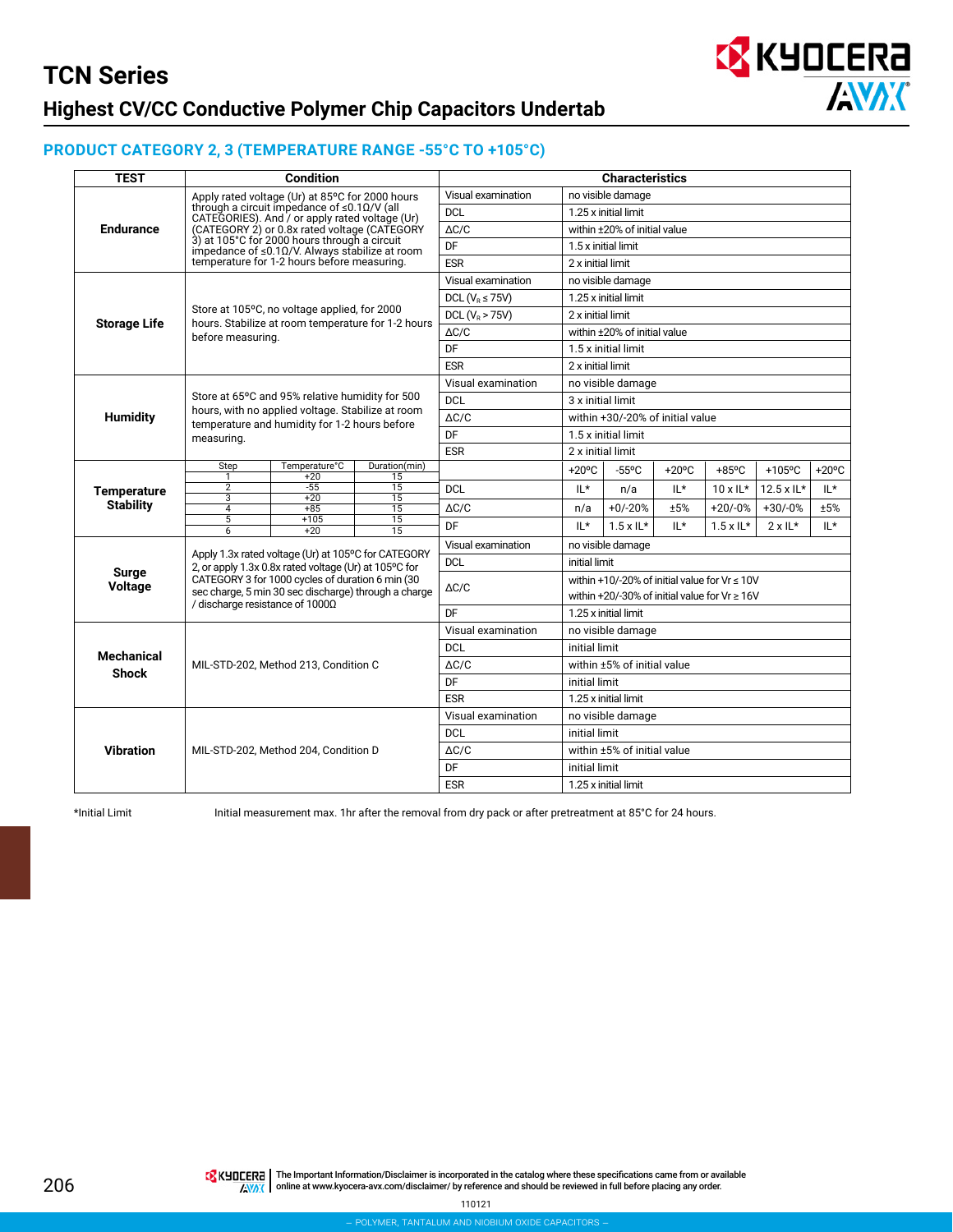

#### **PRODUCT CATEGORY 5 (TEMPERATURE RANGE -55°C TO +85°C)**

| <b>TEST</b>                                                                                                                                                                                                                                                                                                                                                                                                                                                                                                                                                                                                                                                                                                                                                                                                                                                                                                                                                                                                                                                                                                                                                                                                                                                                                                                                                | <b>Condition</b> |  |                              |                                                                                                                                                                                                                                                                                                                                                                                                                                                                                                                                                                                                                                                                                                                                                                                                                                                                           | <b>Characteristics</b> |  |                                                     |                 |  |  |  |
|------------------------------------------------------------------------------------------------------------------------------------------------------------------------------------------------------------------------------------------------------------------------------------------------------------------------------------------------------------------------------------------------------------------------------------------------------------------------------------------------------------------------------------------------------------------------------------------------------------------------------------------------------------------------------------------------------------------------------------------------------------------------------------------------------------------------------------------------------------------------------------------------------------------------------------------------------------------------------------------------------------------------------------------------------------------------------------------------------------------------------------------------------------------------------------------------------------------------------------------------------------------------------------------------------------------------------------------------------------|------------------|--|------------------------------|---------------------------------------------------------------------------------------------------------------------------------------------------------------------------------------------------------------------------------------------------------------------------------------------------------------------------------------------------------------------------------------------------------------------------------------------------------------------------------------------------------------------------------------------------------------------------------------------------------------------------------------------------------------------------------------------------------------------------------------------------------------------------------------------------------------------------------------------------------------------------|------------------------|--|-----------------------------------------------------|-----------------|--|--|--|
|                                                                                                                                                                                                                                                                                                                                                                                                                                                                                                                                                                                                                                                                                                                                                                                                                                                                                                                                                                                                                                                                                                                                                                                                                                                                                                                                                            |                  |  | Visual examination           |                                                                                                                                                                                                                                                                                                                                                                                                                                                                                                                                                                                                                                                                                                                                                                                                                                                                           |                        |  |                                                     |                 |  |  |  |
|                                                                                                                                                                                                                                                                                                                                                                                                                                                                                                                                                                                                                                                                                                                                                                                                                                                                                                                                                                                                                                                                                                                                                                                                                                                                                                                                                            |                  |  | <b>DCL</b>                   | 1.25 x initial limit                                                                                                                                                                                                                                                                                                                                                                                                                                                                                                                                                                                                                                                                                                                                                                                                                                                      |                        |  |                                                     |                 |  |  |  |
| Apply rated voltage (Ur) at 85°C for 2000 hours through<br>a circuit impedance of $\leq 0.1 \Omega/V$ . Stabilize at room<br><b>Endurance</b><br>temperature for 1-2 hours before measuring.<br>DF<br><b>ESR</b><br><b>DCL</b><br>Store at 85°C, no voltage applied, for 2000 hours.<br><b>Storage Life</b><br>Stabilize at room temperature for 1-2 hours before<br>measuring.<br>DF<br><b>ESR</b><br><b>DCL</b><br>Store at 65°C and 95% relative humidity for 500 hours.<br><b>Humidity</b><br>with no applied voltage. Stabilize at room temperature<br>and humidity for 1-2 hours before measuring.<br>DF<br><b>ESR</b><br>Temperature°C<br>Step<br>Duration(min)<br>$+20$<br>$\mathbf{1}$<br>15<br><b>DCL</b><br>$-55$<br><b>Temperature</b><br>$\overline{15}$<br>$\overline{2}$<br>$\overline{\overline{3}}$<br>$\overline{15}$<br>$+20$<br><b>Stability</b><br>$+85$<br>15<br>4<br>DF<br>5<br>$+20$<br>15<br><b>DCL</b><br>Apply 1.3x rated voltage (Ur) at 85°C for 1000 cycles of<br>Surge<br>duration 6 min (30 sec charge, 5 min 30 sec discharge)<br><b>Voltage</b><br>through a charge / discharge resistance of 1000Ω<br>DF<br><b>DCL</b><br><b>Mechanical</b><br>$\Delta C/C$<br>MIL-STD-202, Method 213, Condition C<br><b>Shock</b><br>DF<br><b>ESR</b><br><b>DCL</b><br><b>Vibration</b><br>MIL-STD-202, Method 204, Condition D<br>DF | $\triangle$ C/C  |  | within ±20% of initial value |                                                                                                                                                                                                                                                                                                                                                                                                                                                                                                                                                                                                                                                                                                                                                                                                                                                                           |                        |  |                                                     |                 |  |  |  |
|                                                                                                                                                                                                                                                                                                                                                                                                                                                                                                                                                                                                                                                                                                                                                                                                                                                                                                                                                                                                                                                                                                                                                                                                                                                                                                                                                            |                  |  |                              |                                                                                                                                                                                                                                                                                                                                                                                                                                                                                                                                                                                                                                                                                                                                                                                                                                                                           |                        |  |                                                     |                 |  |  |  |
|                                                                                                                                                                                                                                                                                                                                                                                                                                                                                                                                                                                                                                                                                                                                                                                                                                                                                                                                                                                                                                                                                                                                                                                                                                                                                                                                                            |                  |  |                              |                                                                                                                                                                                                                                                                                                                                                                                                                                                                                                                                                                                                                                                                                                                                                                                                                                                                           |                        |  |                                                     |                 |  |  |  |
|                                                                                                                                                                                                                                                                                                                                                                                                                                                                                                                                                                                                                                                                                                                                                                                                                                                                                                                                                                                                                                                                                                                                                                                                                                                                                                                                                            |                  |  | Visual examination           | no visible damage<br>1.5 x initial limit<br>2 x initial limit<br>no visible damage<br>1.25 x initial limit<br>within ±20% of initial value<br>1.5 x initial limit<br>2 x initial limit<br>no visible damage<br>5 x initial limit<br>within +40/-20% of initial value<br>1.5 x initial limit<br>2 x initial limit<br>$+20^{\circ}$ C<br>$-55^{\circ}$ C<br>$+20^{\circ}$ C<br>$+85^{\circ}$ C<br>$IL*$<br>IL*<br>$10 \times 11$ *<br>n/a<br>$+0/-20%$<br>±5%<br>n/a<br>$IL*$<br>$1.5 \times 1$ L*<br>$IL*$<br>no visible damage<br>initial limit<br>within $+10/-20\%$ of initial value for Vr $\leq 10$ V<br>within +20/-30% of initial value for $Vr \ge 16V$<br>1.25 x initial limit<br>no visible damage<br>initial limit<br>within ±5% of initial value<br>initial limit<br>1.25 x initial limit<br>no visible damage<br>initial limit<br>within ±5% of initial value |                        |  |                                                     |                 |  |  |  |
|                                                                                                                                                                                                                                                                                                                                                                                                                                                                                                                                                                                                                                                                                                                                                                                                                                                                                                                                                                                                                                                                                                                                                                                                                                                                                                                                                            |                  |  |                              |                                                                                                                                                                                                                                                                                                                                                                                                                                                                                                                                                                                                                                                                                                                                                                                                                                                                           |                        |  |                                                     |                 |  |  |  |
|                                                                                                                                                                                                                                                                                                                                                                                                                                                                                                                                                                                                                                                                                                                                                                                                                                                                                                                                                                                                                                                                                                                                                                                                                                                                                                                                                            |                  |  | $\triangle$ C/C              |                                                                                                                                                                                                                                                                                                                                                                                                                                                                                                                                                                                                                                                                                                                                                                                                                                                                           |                        |  |                                                     |                 |  |  |  |
|                                                                                                                                                                                                                                                                                                                                                                                                                                                                                                                                                                                                                                                                                                                                                                                                                                                                                                                                                                                                                                                                                                                                                                                                                                                                                                                                                            |                  |  |                              |                                                                                                                                                                                                                                                                                                                                                                                                                                                                                                                                                                                                                                                                                                                                                                                                                                                                           |                        |  | IL*<br>$+20/-0%$<br>±5%<br>IL*<br>$1.5 \times 1$ L* |                 |  |  |  |
|                                                                                                                                                                                                                                                                                                                                                                                                                                                                                                                                                                                                                                                                                                                                                                                                                                                                                                                                                                                                                                                                                                                                                                                                                                                                                                                                                            |                  |  |                              |                                                                                                                                                                                                                                                                                                                                                                                                                                                                                                                                                                                                                                                                                                                                                                                                                                                                           |                        |  |                                                     |                 |  |  |  |
|                                                                                                                                                                                                                                                                                                                                                                                                                                                                                                                                                                                                                                                                                                                                                                                                                                                                                                                                                                                                                                                                                                                                                                                                                                                                                                                                                            |                  |  | Visual examination           | initial limit<br>1.25 x initial limit                                                                                                                                                                                                                                                                                                                                                                                                                                                                                                                                                                                                                                                                                                                                                                                                                                     |                        |  |                                                     |                 |  |  |  |
|                                                                                                                                                                                                                                                                                                                                                                                                                                                                                                                                                                                                                                                                                                                                                                                                                                                                                                                                                                                                                                                                                                                                                                                                                                                                                                                                                            |                  |  |                              |                                                                                                                                                                                                                                                                                                                                                                                                                                                                                                                                                                                                                                                                                                                                                                                                                                                                           |                        |  |                                                     |                 |  |  |  |
|                                                                                                                                                                                                                                                                                                                                                                                                                                                                                                                                                                                                                                                                                                                                                                                                                                                                                                                                                                                                                                                                                                                                                                                                                                                                                                                                                            |                  |  | $\Delta C/C$                 |                                                                                                                                                                                                                                                                                                                                                                                                                                                                                                                                                                                                                                                                                                                                                                                                                                                                           |                        |  |                                                     |                 |  |  |  |
|                                                                                                                                                                                                                                                                                                                                                                                                                                                                                                                                                                                                                                                                                                                                                                                                                                                                                                                                                                                                                                                                                                                                                                                                                                                                                                                                                            |                  |  |                              |                                                                                                                                                                                                                                                                                                                                                                                                                                                                                                                                                                                                                                                                                                                                                                                                                                                                           |                        |  |                                                     |                 |  |  |  |
|                                                                                                                                                                                                                                                                                                                                                                                                                                                                                                                                                                                                                                                                                                                                                                                                                                                                                                                                                                                                                                                                                                                                                                                                                                                                                                                                                            |                  |  |                              |                                                                                                                                                                                                                                                                                                                                                                                                                                                                                                                                                                                                                                                                                                                                                                                                                                                                           |                        |  |                                                     |                 |  |  |  |
|                                                                                                                                                                                                                                                                                                                                                                                                                                                                                                                                                                                                                                                                                                                                                                                                                                                                                                                                                                                                                                                                                                                                                                                                                                                                                                                                                            |                  |  |                              |                                                                                                                                                                                                                                                                                                                                                                                                                                                                                                                                                                                                                                                                                                                                                                                                                                                                           |                        |  |                                                     | $+20^{\circ}$ C |  |  |  |
|                                                                                                                                                                                                                                                                                                                                                                                                                                                                                                                                                                                                                                                                                                                                                                                                                                                                                                                                                                                                                                                                                                                                                                                                                                                                                                                                                            |                  |  |                              |                                                                                                                                                                                                                                                                                                                                                                                                                                                                                                                                                                                                                                                                                                                                                                                                                                                                           |                        |  |                                                     |                 |  |  |  |
|                                                                                                                                                                                                                                                                                                                                                                                                                                                                                                                                                                                                                                                                                                                                                                                                                                                                                                                                                                                                                                                                                                                                                                                                                                                                                                                                                            |                  |  | $\triangle$ C/C              |                                                                                                                                                                                                                                                                                                                                                                                                                                                                                                                                                                                                                                                                                                                                                                                                                                                                           |                        |  |                                                     |                 |  |  |  |
|                                                                                                                                                                                                                                                                                                                                                                                                                                                                                                                                                                                                                                                                                                                                                                                                                                                                                                                                                                                                                                                                                                                                                                                                                                                                                                                                                            |                  |  |                              |                                                                                                                                                                                                                                                                                                                                                                                                                                                                                                                                                                                                                                                                                                                                                                                                                                                                           |                        |  |                                                     |                 |  |  |  |
|                                                                                                                                                                                                                                                                                                                                                                                                                                                                                                                                                                                                                                                                                                                                                                                                                                                                                                                                                                                                                                                                                                                                                                                                                                                                                                                                                            |                  |  | Visual examination           |                                                                                                                                                                                                                                                                                                                                                                                                                                                                                                                                                                                                                                                                                                                                                                                                                                                                           |                        |  |                                                     |                 |  |  |  |
|                                                                                                                                                                                                                                                                                                                                                                                                                                                                                                                                                                                                                                                                                                                                                                                                                                                                                                                                                                                                                                                                                                                                                                                                                                                                                                                                                            |                  |  |                              |                                                                                                                                                                                                                                                                                                                                                                                                                                                                                                                                                                                                                                                                                                                                                                                                                                                                           |                        |  |                                                     |                 |  |  |  |
|                                                                                                                                                                                                                                                                                                                                                                                                                                                                                                                                                                                                                                                                                                                                                                                                                                                                                                                                                                                                                                                                                                                                                                                                                                                                                                                                                            |                  |  | $\triangle$ C/C              |                                                                                                                                                                                                                                                                                                                                                                                                                                                                                                                                                                                                                                                                                                                                                                                                                                                                           |                        |  |                                                     |                 |  |  |  |
|                                                                                                                                                                                                                                                                                                                                                                                                                                                                                                                                                                                                                                                                                                                                                                                                                                                                                                                                                                                                                                                                                                                                                                                                                                                                                                                                                            |                  |  |                              |                                                                                                                                                                                                                                                                                                                                                                                                                                                                                                                                                                                                                                                                                                                                                                                                                                                                           |                        |  |                                                     |                 |  |  |  |
|                                                                                                                                                                                                                                                                                                                                                                                                                                                                                                                                                                                                                                                                                                                                                                                                                                                                                                                                                                                                                                                                                                                                                                                                                                                                                                                                                            |                  |  |                              |                                                                                                                                                                                                                                                                                                                                                                                                                                                                                                                                                                                                                                                                                                                                                                                                                                                                           |                        |  |                                                     |                 |  |  |  |
|                                                                                                                                                                                                                                                                                                                                                                                                                                                                                                                                                                                                                                                                                                                                                                                                                                                                                                                                                                                                                                                                                                                                                                                                                                                                                                                                                            |                  |  | Visual examination           |                                                                                                                                                                                                                                                                                                                                                                                                                                                                                                                                                                                                                                                                                                                                                                                                                                                                           |                        |  |                                                     |                 |  |  |  |
|                                                                                                                                                                                                                                                                                                                                                                                                                                                                                                                                                                                                                                                                                                                                                                                                                                                                                                                                                                                                                                                                                                                                                                                                                                                                                                                                                            |                  |  |                              |                                                                                                                                                                                                                                                                                                                                                                                                                                                                                                                                                                                                                                                                                                                                                                                                                                                                           |                        |  |                                                     |                 |  |  |  |
|                                                                                                                                                                                                                                                                                                                                                                                                                                                                                                                                                                                                                                                                                                                                                                                                                                                                                                                                                                                                                                                                                                                                                                                                                                                                                                                                                            |                  |  |                              |                                                                                                                                                                                                                                                                                                                                                                                                                                                                                                                                                                                                                                                                                                                                                                                                                                                                           |                        |  |                                                     |                 |  |  |  |
|                                                                                                                                                                                                                                                                                                                                                                                                                                                                                                                                                                                                                                                                                                                                                                                                                                                                                                                                                                                                                                                                                                                                                                                                                                                                                                                                                            |                  |  |                              |                                                                                                                                                                                                                                                                                                                                                                                                                                                                                                                                                                                                                                                                                                                                                                                                                                                                           |                        |  |                                                     |                 |  |  |  |
|                                                                                                                                                                                                                                                                                                                                                                                                                                                                                                                                                                                                                                                                                                                                                                                                                                                                                                                                                                                                                                                                                                                                                                                                                                                                                                                                                            |                  |  |                              |                                                                                                                                                                                                                                                                                                                                                                                                                                                                                                                                                                                                                                                                                                                                                                                                                                                                           |                        |  |                                                     |                 |  |  |  |
|                                                                                                                                                                                                                                                                                                                                                                                                                                                                                                                                                                                                                                                                                                                                                                                                                                                                                                                                                                                                                                                                                                                                                                                                                                                                                                                                                            |                  |  | Visual examination           |                                                                                                                                                                                                                                                                                                                                                                                                                                                                                                                                                                                                                                                                                                                                                                                                                                                                           |                        |  |                                                     |                 |  |  |  |
|                                                                                                                                                                                                                                                                                                                                                                                                                                                                                                                                                                                                                                                                                                                                                                                                                                                                                                                                                                                                                                                                                                                                                                                                                                                                                                                                                            |                  |  |                              |                                                                                                                                                                                                                                                                                                                                                                                                                                                                                                                                                                                                                                                                                                                                                                                                                                                                           |                        |  |                                                     |                 |  |  |  |
|                                                                                                                                                                                                                                                                                                                                                                                                                                                                                                                                                                                                                                                                                                                                                                                                                                                                                                                                                                                                                                                                                                                                                                                                                                                                                                                                                            |                  |  | $\Delta C/C$                 |                                                                                                                                                                                                                                                                                                                                                                                                                                                                                                                                                                                                                                                                                                                                                                                                                                                                           |                        |  |                                                     |                 |  |  |  |
|                                                                                                                                                                                                                                                                                                                                                                                                                                                                                                                                                                                                                                                                                                                                                                                                                                                                                                                                                                                                                                                                                                                                                                                                                                                                                                                                                            |                  |  |                              |                                                                                                                                                                                                                                                                                                                                                                                                                                                                                                                                                                                                                                                                                                                                                                                                                                                                           |                        |  |                                                     |                 |  |  |  |
|                                                                                                                                                                                                                                                                                                                                                                                                                                                                                                                                                                                                                                                                                                                                                                                                                                                                                                                                                                                                                                                                                                                                                                                                                                                                                                                                                            |                  |  | <b>ESR</b>                   |                                                                                                                                                                                                                                                                                                                                                                                                                                                                                                                                                                                                                                                                                                                                                                                                                                                                           |                        |  |                                                     |                 |  |  |  |

\*Initial Limit Initial measurement max. 1hr after the removal from dry pack or after pretreatment at 85°C for 24 hours.

TE KUDEERE | The Important Information/Disclaimer is incorporated in the catalog where these specifications came from or available AVAX online at [www.kyocera-avx.com/disclaimer/](http://www.avx.com/disclaimer/) by reference and should be reviewed in full before placing any order.